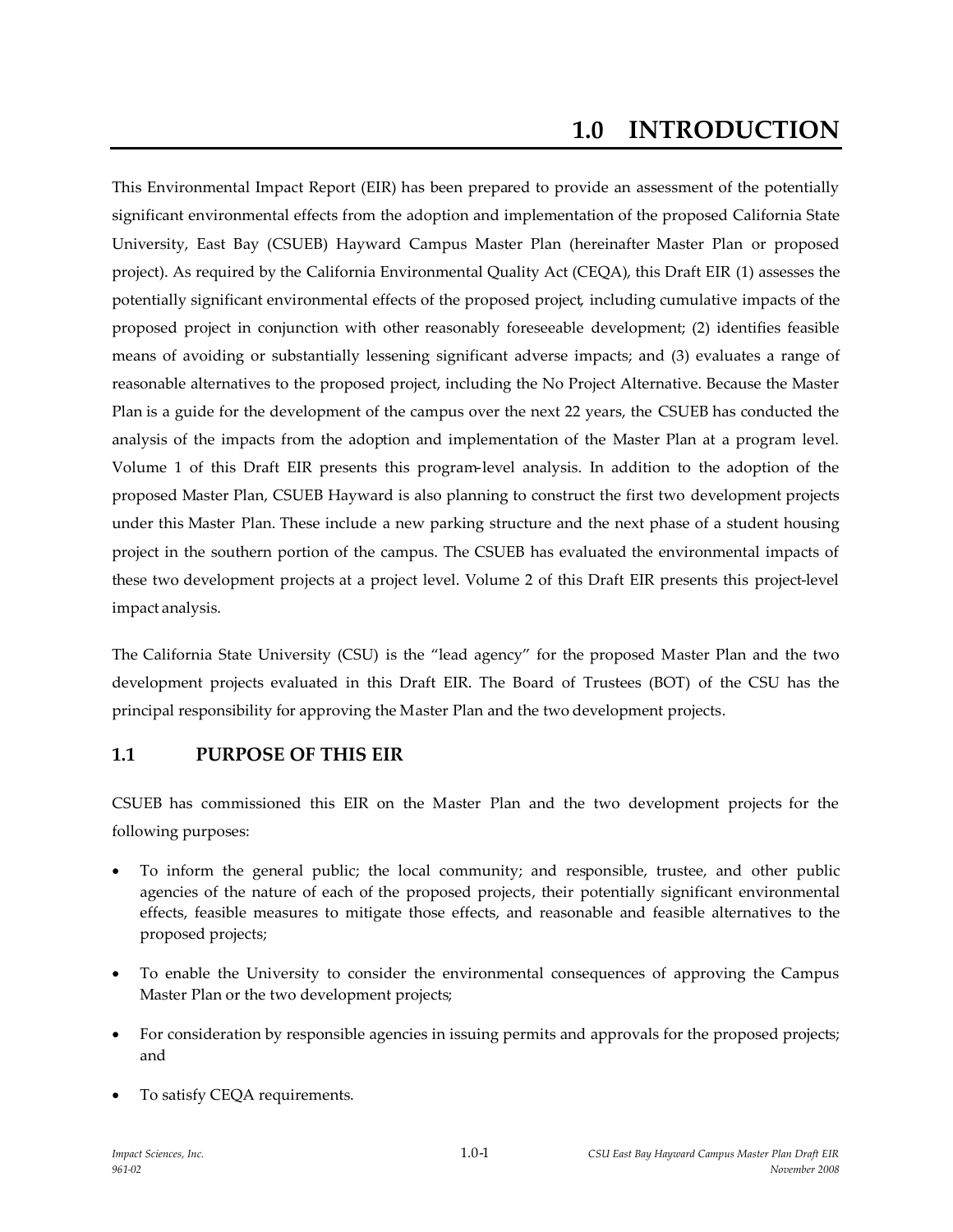As described in CEQA and the *State CEQA Guidelines*, public agencies are required to avoid or substantially lessen significant environmental effects, where feasible. A public agency has an obligation to balance the significant effects on the environment due to implementation of a proposed project with its benefits, including economic, social, technological, legal, and other benefits. This Draft EIR is an informational document, the purpose of which is to identify the potentially significant effects of the proposed projects on the environment and to indicate the manner in which those significant effects can be avoided or significantly lessened; to identify any significant and unavoidable adverse impacts that cannot be mitigated; and to identify reasonable and feasible alternatives to the proposed projects that would eliminate any significant adverse environmental effects or reduce the impacts to a less than significant level.

The lead agency is required to consider the information in the EIR, along with any other relevant information, in making its decisions on the proposed project. Although the EIR does not determine the ultimate decision that will be made regarding implementation of the project, CEQA requires the CSU to consider the information in the EIR and make findings regarding each significant effect identified in the EIR. If the BOT determines the EIR to be adequate, it will certify the Final EIR prior to approving the proposed Master Plan or the two development projects. Other agencies may also use this EIR in their review and approval processes.

## **1.2 SUMMARY OF THE PROPOSED MASTER PLAN PROJECT**

The proposed Master Plan outlines all aspects of physical development and planned land use to support the academic and enrollment goals of CSUEB at its Hayward campus over the next 21 to 22 years, through 2030. The proposed Master Plan is intended to allow the campus to accommodate its Master Plan Ceiling as approved by the California Postsecondary Education Commission of 18,000 full-time equivalent (FTE) students (FTES)<sup>1</sup> (a headcount of  $25,000$  individual students), and a commensurate number of faculty and staff (about 1,060 faculty FTE or 1,525 faculty members, and about 1,540 staff FTE or 1,685 staff members). The Master Plan includes a land use plan and additional policies that will guide existing academic programs and support services as they modernize, expand, and improve. To accommodate the projected growth in enrollment and academic activities, the proposed Master Plan includes a building program that envisions the development of an additional 1.1 million square feet of non-residential building space on the campus, and the development of approximately 3,700 student beds and up to 220 faculty-housing units on the Hayward campus. See **Section 3.0, Project Description**, for further information about the building program identified in the proposed Master Plan.

<sup>1</sup> Current Master Plan "Ceiling"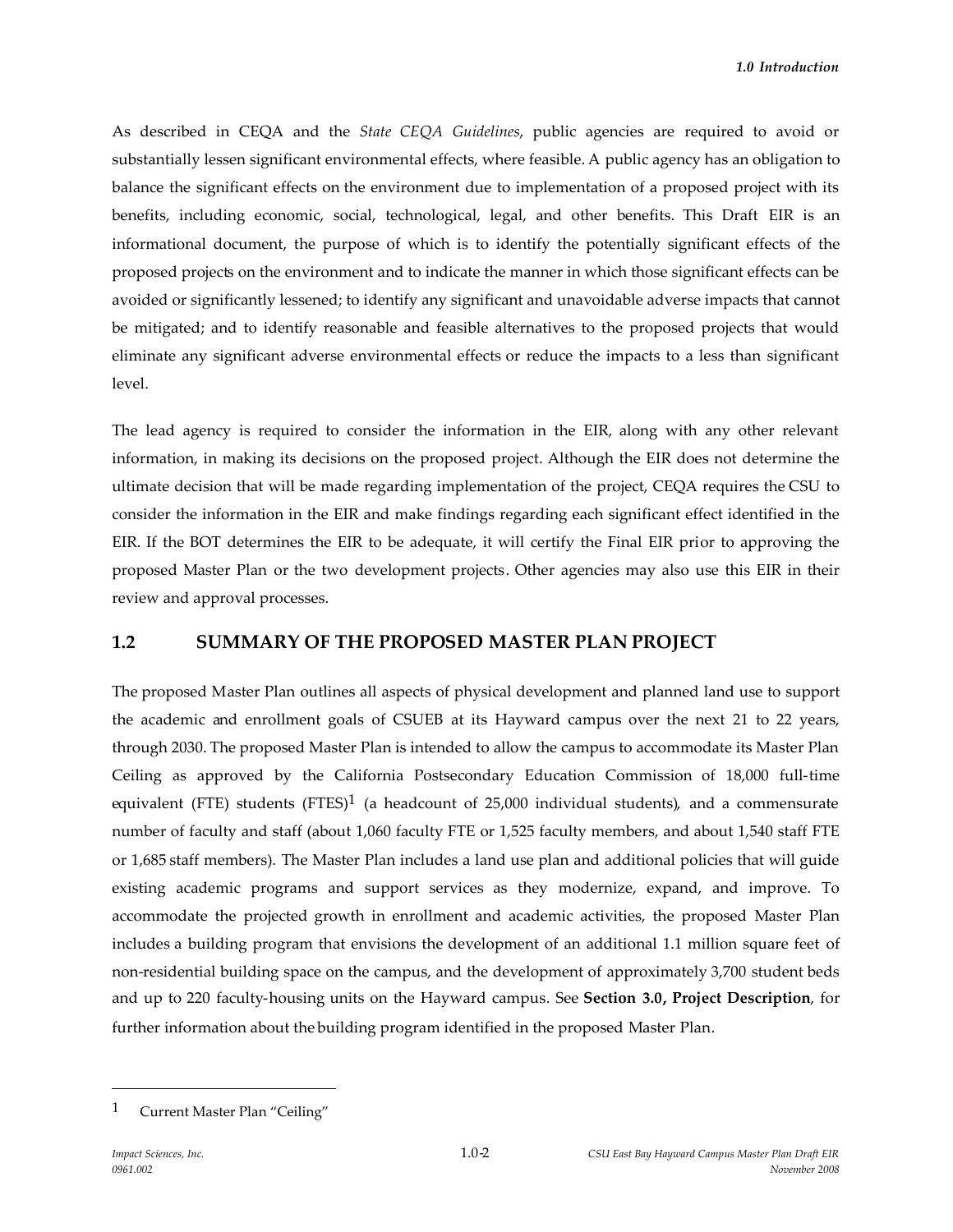The proposed Master Plan includes a land use map that locates major uses and buildings to guide the siting of future campus facilities. The land use map proposes to maintain the current general configuration of land uses on the campus, which consists of an academic core surrounded by other campus uses, open space, and residential uses. The Master Plan includes eight planning components: Sustainable Campus Framework; Facilities Development Framework; Open Space Framework; Access, Circulation, and Parking Framework; Infrastructure and Utilities Framework; Landscape Master Plan; Building Design Guidelines; and Special Area Plans. The proposed Master Plan is described in more detail in **Section 3.0, Project Description**.

#### **1.3 ENVIRONMENTAL REVIEW PROCESS**

CSUEB has filed a Notice of Completion (NOC) with the Governor's Office of Planning and Research, State Clearinghouse indicating that this Draft EIR has been completed and is available for review and comment by the public.

This Draft EIR is available for review by the public and interested parties, agencies, and organizations for a review period of 45 days. In reviewing the Draft EIR, reviewers should focus on the document's adequacy in identifying and analyzing significant effects on the environment and ways in which the significant effects of the project might be avoided or mitigated. To ensure inclusion in the Final EIR and full consideration by the CSUEB, comments on the Draft EIR must be received during the public review period at the following address:

California State University, East Bay Facilities, Planning & Operations 25800 Carlos Bee Boulevard Hayward, California 94542-3022

Attention: Jim Zavagno, University Planner Email: jim.zavagno@csueastbay.edu

CSUEB will accept e-mail comments in lieu of traditional mailed comments; nevertheless, reviewers are encouraged to follow up on any e-mail comments with letters. Following the close of the review period, responses to comments on the Draft EIR will be prepared and published in a separate document. The Draft EIR text and appendices, together with responses to comments and any text changes made to the original Draft EIR will constitute the Final EIR.

The BOT, the decision-making body for all CSU campuses, will review the CSUEB Hayward Campus Master Plan Final EIR for adequacy and consider it for certification pursuant to the requirements of Section 15090 of the *State CEQA Guidelines*. If the BOT certifies the Final EIR, then the BOT will consider the Master Plan and the two development projects separately for approval or denial. If the BOT chooses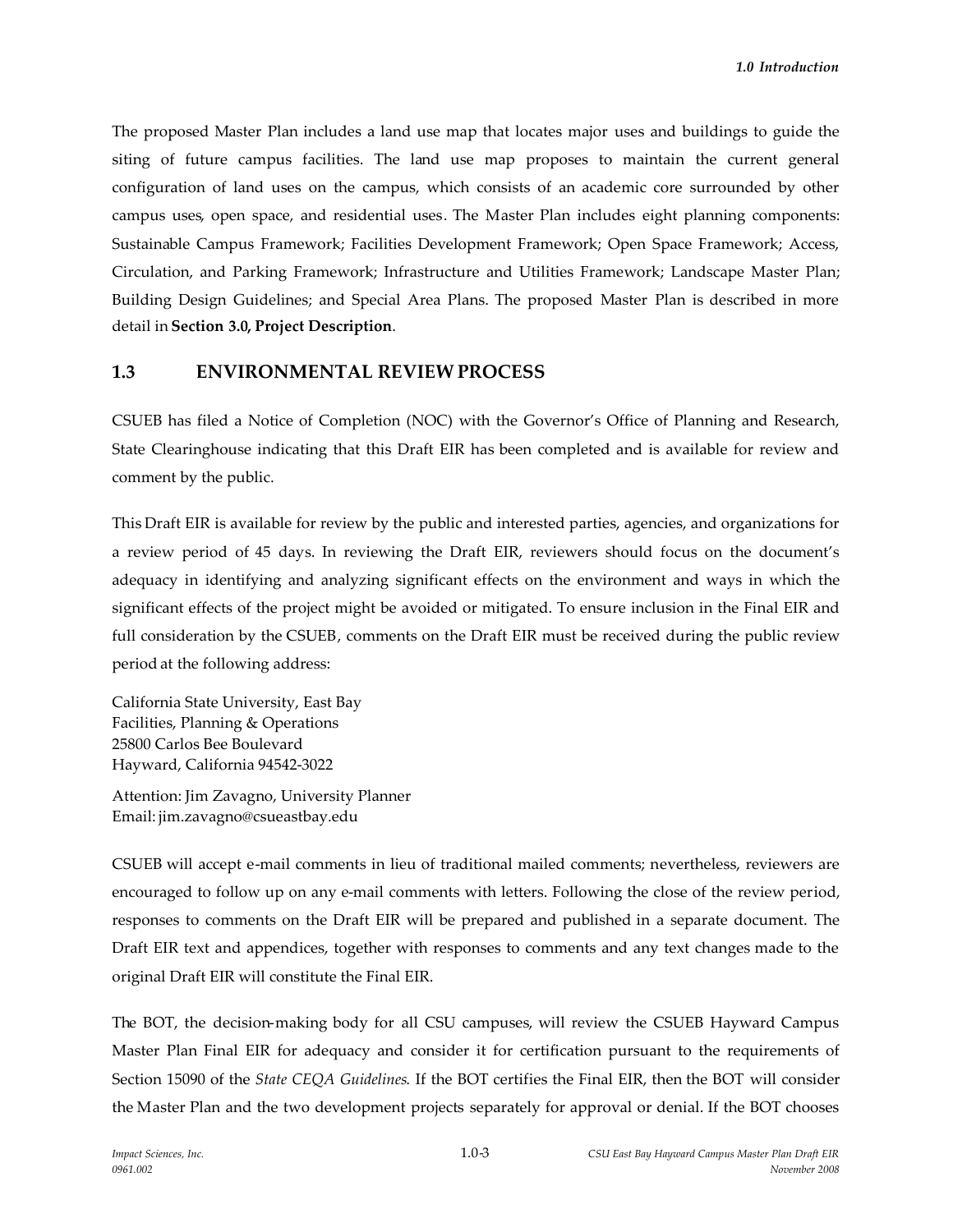to approve the Master Plan or the development projects, findings on the feasibility of reducing or avoiding significant environmental effects will be made and, if necessary, a Statement of Overriding Considerations will be prepared. If the BOT approves the Master Plan or the development projects, a Notice of Determination (NOD) will also be prepared and will be filed with the State Clearinghouse. The NOD will include a description of the project(s), the date of approval, an indication of whether the Findings were prepared and a Statement of Overriding Considerations was adopted, and the address where the Final EIR and the record of project approval are available for review.

#### **1.3.1 Type of EIR**

This is a combined Program and Project EIR. The Program EIR has been prepared for the proposed Master Plan, pursuant to Section 15168 of the *State CEQA Guidelines.* The proposed Master Plan is a plan that will guide the physical development of the Hayward campus through 2030. Numerous individual projects will be built on the campus in the next 21 to 22 years, guided by this master plan. A Program EIR is the appropriate environmental document for a series of actions that can be characterized as a single project. Therefore, **Volume 1** is a Program EIR that evaluates at a program level the environmental effects of the maximum growth that could occur on the campus under the proposed Master Plan.

Although the program level analysis addresses the effects of the maximum growth under this plan, each individual project undertaken during the planning horizon of the proposed Master Plan, subsequent to the proposed Master Plan approval, will be subject to individual review and approval by the CSU, in compliance with CEQA. Therefore, in addition to serving as the basis for the approval or denial of a longrange development plan such as the proposed Master Plan, this Program EIR also establishes a foundation for project-level environmental documents that may be prepared subsequently by the Campus in accordance with the overall program.

Other development projects that may be proposed during the proposed Master Plan planning horizon would be tiered from this Program EIR. CEQA and the *State CEQA Guidelines* state that subsequent projects should be examined in light of the Program EIR to determine whether additional environmental documentation must be prepared. If, pursuant to *State CEQA Guidelines* Section 15162, no new significant effects would result from the subsequent project, all significant effects have been adequately addressed and no new mitigation measures would be required, then subsequent projects within the scope of the approved proposed Master Plan may rely on the environmental analysis provided in the Program EIR and no additional environmental documentation would be required. Otherwise, subsequent environmental documentation must be prepared. If a subsequent document were prepared, the environmental analyses would be tiered from this Program EIR by incorporating by reference its general discussions and the analysis of cumulative impacts. Subsequent environmental documents would be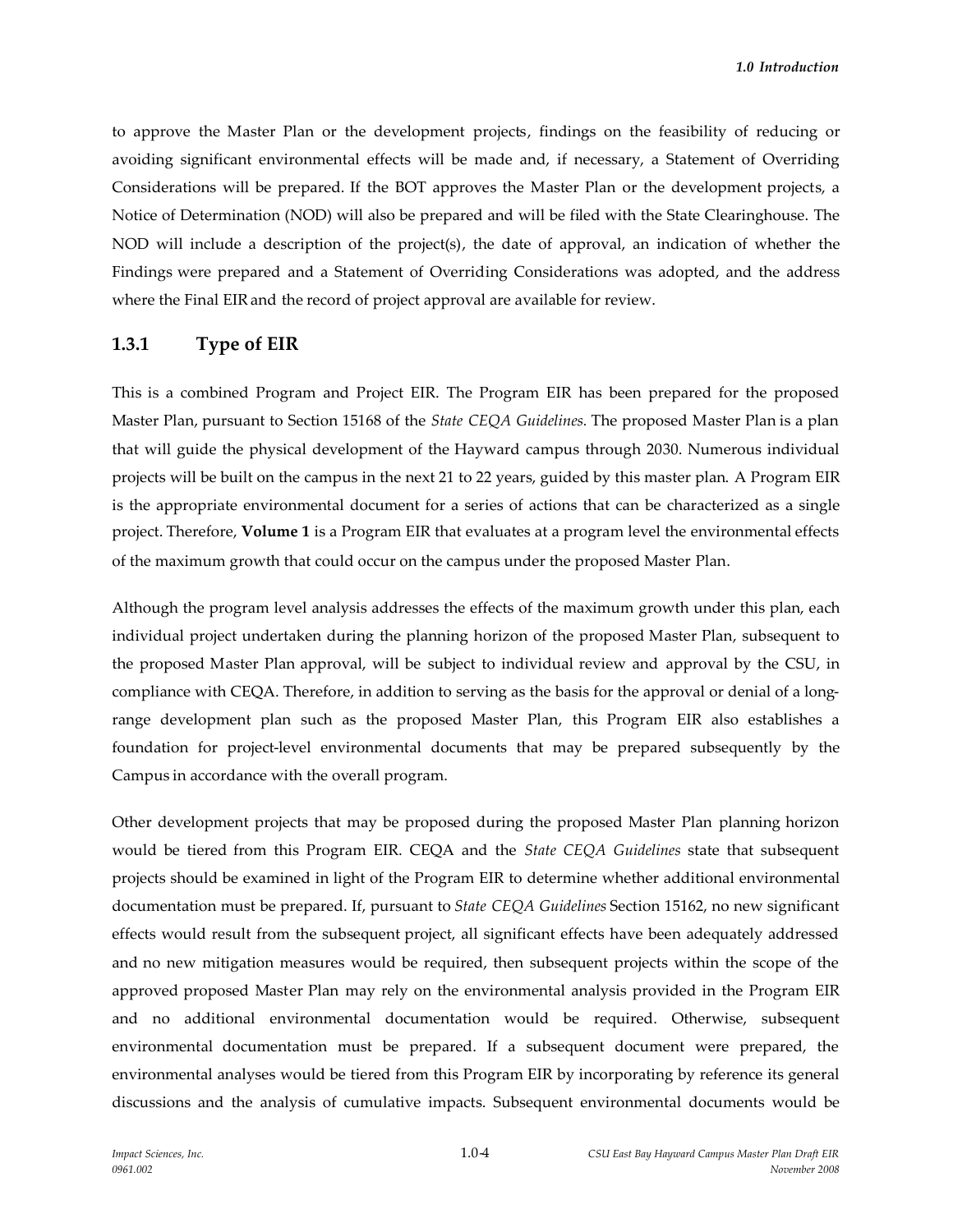focused on project and site-specific impacts. Separate CEQA findings must be made for each subsequent project, unless it is exempt from CEQA review.

Consistent with this guidance provided by CEQA, CSUEB has determined that additional documentation is required to evaluate and disclose the environmental impacts of the first two development projects that CSUEB proposes to build under this proposed Master Plan. For these two development projects, which include a parking structure and an expansion of the existing on-campus student housing complex, CSUEB has conducted a project-level evaluation that is tiered from the program-level evaluation in **Volume 1**, and is focused on those impacts of the two development projects that are project- and sitespecific and not adequately addressed by the program-level evaluation. The project-level impact analysis for the two development projects is presented in **Volume 2** of this Draft EIR.

#### **1.3.2 Public and Agency Review**

On April 18, 2008, a Notice of Preparation (NOP) was published for the CSUEB Hayward Campus Master Plan EIR. The 30-day comment period ended on May 20, 2008. Subsequently, on September 11, 2008, a revised NOP was issued to notify the public and the agencies that in addition to the environmental effects from the adoption and implementation of the proposed Master Plan, CSUEB also proposes to evaluate and disclose the impacts from the development of a new parking structure and an expansion of the student housing complex in this EIR. Similar to the previous NOP, the revised NOP was circulated for 30 days, which ended on October 13, 2008. A copy of the previous and revised NOPs along with all comments received on the NOPs are included in **Appendix 1.0**.

An EIR scoping meeting was held at CSUEB on May 6, 2008, and a second scoping meeting was held on September 18, 2008. These meetings were held to inform the public and interested agencies of the proposed projects, solicit comments, and identify areas of concern.

This Draft EIR and the Master Plan are available on the web at http://www.aba.csueastbay.edu/ FACPLAN/default.htm. The Draft EIR and the Master Plan are also available for review at the following locations:

California State University, East Bay Facilities Planning & Operations 25800 Carlos Bee Boulevard Hayward, California 94542-3022 Contact: Jim Zavagno, University Planner

Campus Main Library, Reference Desk 25800 Carlos Bee Boulevard Hayward, California 94542-3022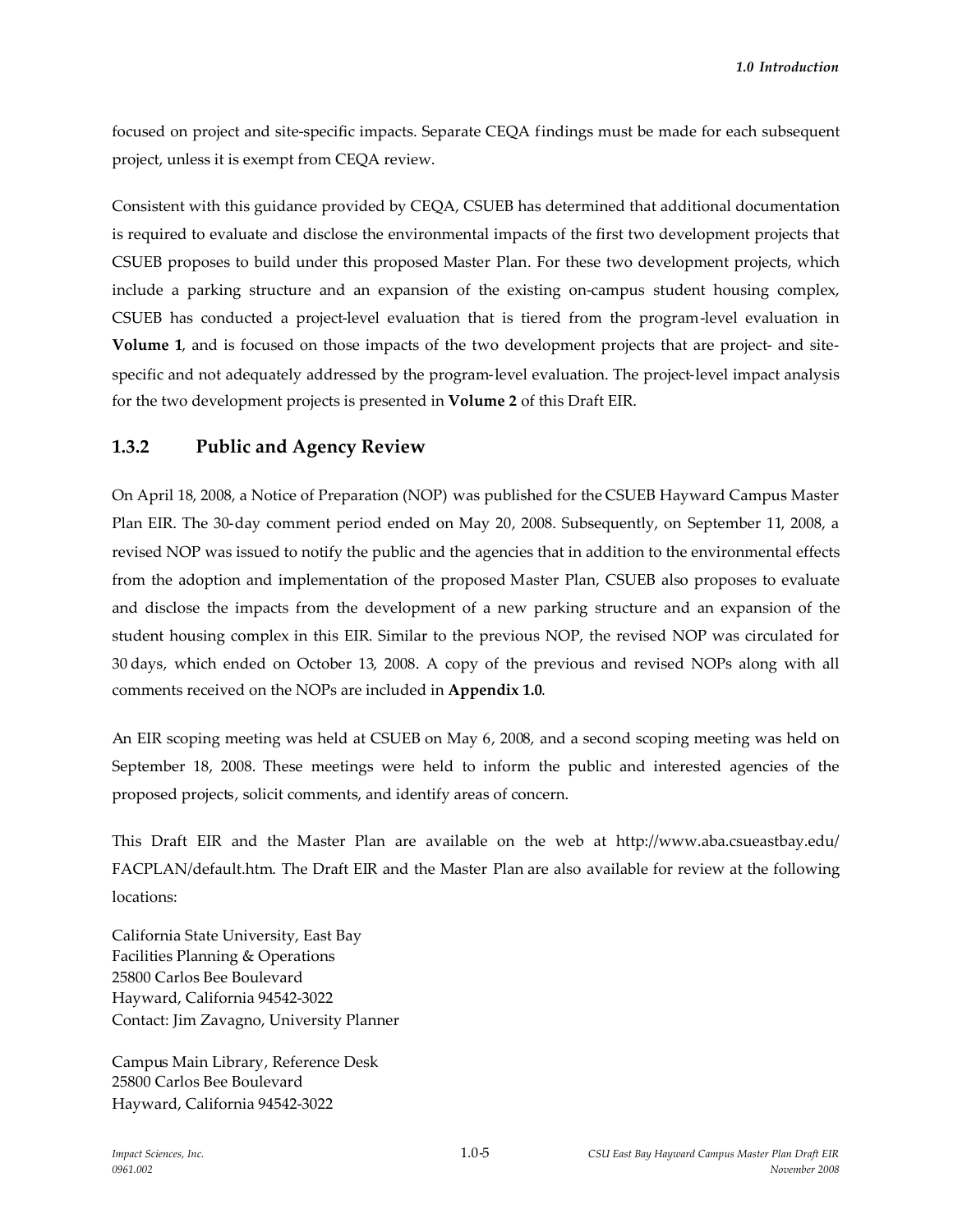City of Hayward Main Library, Reference Desk 835 C Street Hayward, California 94541

# **1.3.3 Intended Uses of this EIR**

This document serves two purposes. The BOT will use this EIR to evaluate the environmental implications of approving the proposed Master Plan for the future development of the campus and the two development projects. Secondly, this document may be used as a source of information by responsible agencies with permitting or approval authority over the Master Plan and/or the two development projects.

# **1.4 SCOPE OF THIS EIR**

CSUEB completed a preliminary review of the Master Plan project, as described in Section 15060 of the *State CEQA Guidelines*, and determined that an environmental review was required. CSUEB determined that an EIR was necessary and, as discussed above, published an NOP on April 18, 2008. Based on initial review of the proposed Master Plan and the comments received at the scoping meeting and in response to the NOP, it was determined that the EIR would evaluate the following environmental topics in further detail:

- Aesthetics
- Air Quality
- Biological Resources
- Cultural Resources
- Geology and Soils
- Hazards and Hazardous Material
- Land Use and Planning
- Noise
- Population and Housing
- Public Services
- Traffic, Circulation, and Parking
- Utilities and Service Systems

Hydrology and Water Quality

Similarly, CSUEB completed a preliminary review of the two development projects and determined that additional environment review was required and issued a revised NOP on September 11, 2008. Based on CSUEB's review and input provided by the public and the agencies in response to the revised NOP, it was determined that the project-level analysis for the two projects would evaluate the following topics in further detail: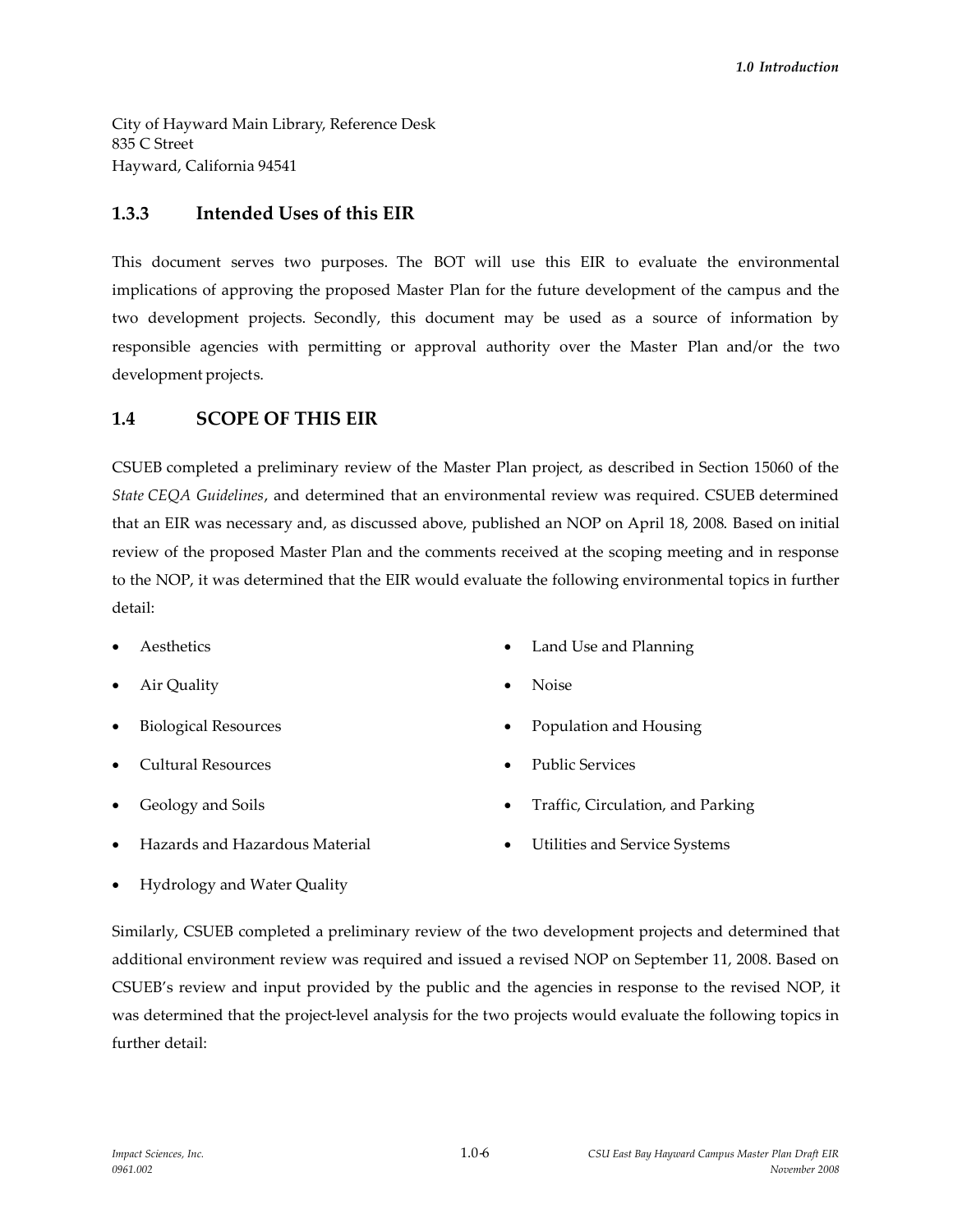- Aesthetics
- Air Quality
- Biological Resources
- Cultural Resources
- Geology and Soils
- Hydrology and Water Quality
- Noise
- Public Services
- Traffic, Circulation, and Parking
- Utilities and Services Systems

For all other resource topics, CSUEB determined that the topics were adequately addressed by the program-level analysis and no additional project or site-specific analysis was needed.

# **1.5 REPORT ORGANIZATION**

This Draft EIR is organized into two volumes. **Volume 1** consists of the following sections:

**Section 1.0, Introduction**, provides an introduction and overview describing the purpose and scope of topics addressed in this Draft EIR and the environmental review process.

**Section 2.0, Executive Summary**, summarizes environmental consequences that would result from the proposed Master Plan project, provides a summary table that denotes anticipated significant environmental impacts, describes identified mitigation measures, and indicates the level of significance of impacts before and after mitigation.

**Section 3.0, Project Description**, describes the proposed Master Plan project.

**Section 4.0, Environmental Impact Analysis**, describes the environmental setting, including applicable plans and policies; provides an analysis of the potential environmental impacts of the proposed Master Plan project; and identifies mitigation measures to reduce their significance.

**Section 5.0, Effects Found Not to be Significant,** provides a brief description of the environmental effects that were found not to be significant and, therefore, not evaluated in further detail.

**Section 6.0, Alternatives**, summarizes alternatives to the Master Plan project and the comparative environmental consequences and benefits of each alternative. This section includes an analysis of the No Project Alternative, among others, as required by CEQA.

**Section 7.0, Growth Inducement**, provides a discussion of the potential for growth inducement from the Master Plan project.